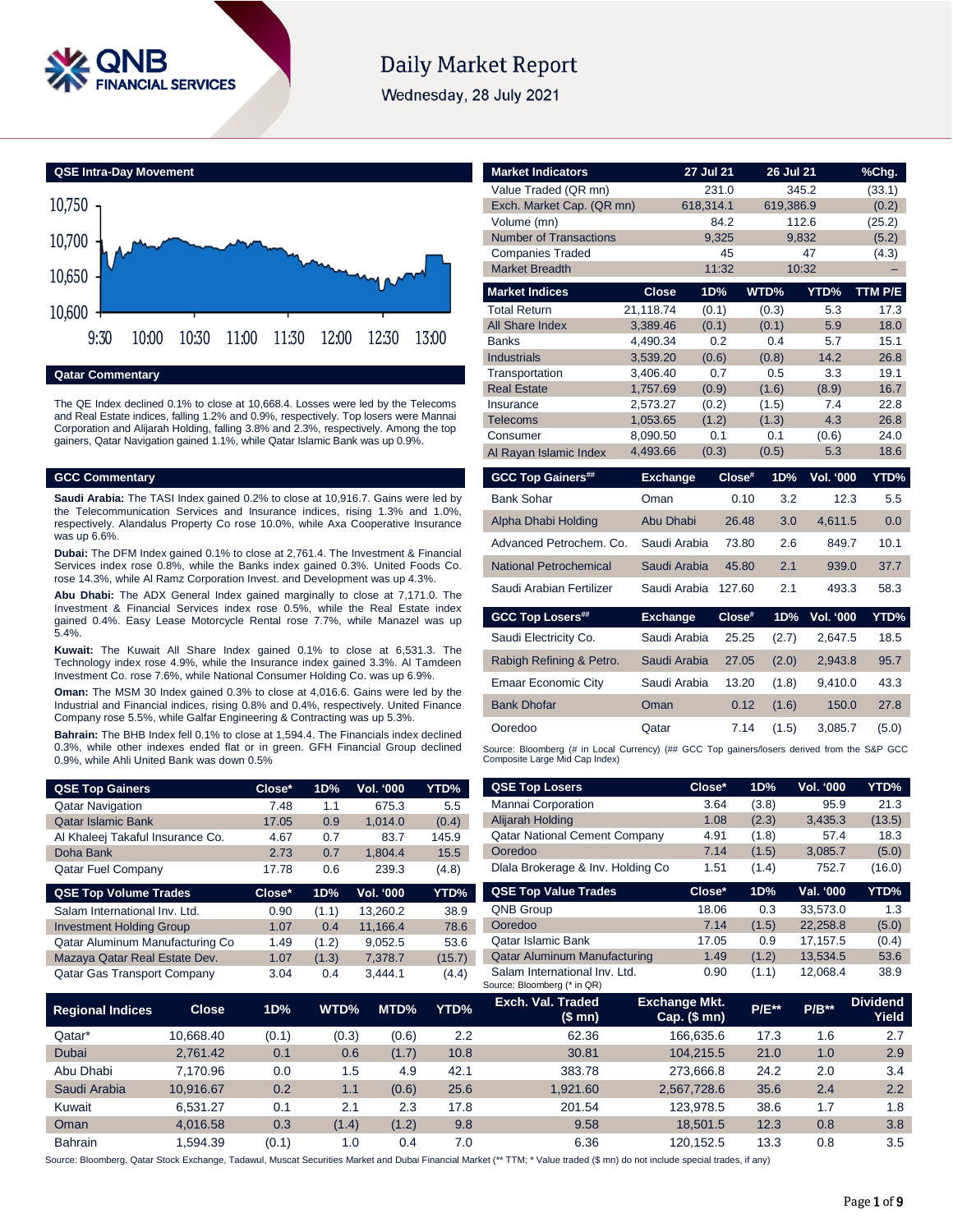# **Qatar Market Commentary**

- The QE Index declined 0.1% to close at 10,668.4. The Telecoms and Real Estate indices led the losses. The index fell on the back of selling pressure from Qatari and Arab shareholders despite buying support from Qatari and foreign shareholders.
- Mannai Corporation and Alijarah Holding were the top losers, falling 3.8% and 2.3%, respectively. Among the top gainers, Qatar Navigation gained 1.1%, while Qatar Islamic Bank was up 0.9%.
- Volume of shares traded on Tuesday fell by 25.2% to 84.2mn from 112.6mn on Monday. Further, as compared to the 30-day moving average of 130.8mn, volume for the day was 35.6% lower. Salam International Inv. Ltd. and Investment Holding Group were the most active stocks, contributing 15.8% and 13.3% to the total volume, respectively.

| <b>Overall Activity</b>        | Buy %*   | Sell %*  | Net (QR)        |
|--------------------------------|----------|----------|-----------------|
| Qatari Individuals             | 32.67%   | 34.04%   | (3, 170, 715.0) |
| <b>Qatari Institutions</b>     | 17.39%   | 15.54%   | 4,277,516.4     |
| Qatari                         | 50.06%   | 49.58%   | 1,106,801.4     |
| <b>GCC Individuals</b>         | 0.11%    | 0.26%    | (352, 540.7)    |
| <b>GCC</b> Institutions        | 1.60%    | 1.53%    | 157,228.3       |
| <b>GCC</b>                     | 1.71%    | 1.79%    | (195, 312.4)    |
| Arab Individuals               | 11.91%   | 13.17%   | (2,899,259.4)   |
| <b>Arab Institutions</b>       | $0.00\%$ | $0.00\%$ |                 |
| Arab                           | 11.91%   | 13.17%   | (2,899,259.4)   |
| <b>Foreigners Individuals</b>  | 3.49%    | 2.81%    | 1,552,767.1     |
| <b>Foreigners Institutions</b> | 32.84%   | 32.65%   | 435,003.3       |
| <b>Foreigners</b>              | 36.33%   | 35.47%   | 1,987,770.4     |

Source: Qatar Stock Exchange (\*as a % of traded value)

# **Earnings Releases and Earnings Calendar**

### **Earnings Releases**

| <b>Company</b>                            | <b>Market</b> | <b>Currency</b> | Revenue (mn)<br><b>2Q2021</b> | % Change<br>YoY | <b>Operating Profit</b><br>(mn) 2Q2021 | % Change<br>YoY | <b>Net Profit</b><br>(mn) 2Q2021 | $\%$<br>Change<br>YoY |
|-------------------------------------------|---------------|-----------------|-------------------------------|-----------------|----------------------------------------|-----------------|----------------------------------|-----------------------|
| Shell Oman Marketing Co.                  | Oman          | OMR             | 184.8                         | $-2.5%$         | -                                      | -               | 2.2                              | N/A                   |
| Oman National Engineering &<br>Investment | Oman          | <b>OMR</b>      | 30.5                          | 15.9%           | -                                      | -               | 0.6                              | 9.7%                  |
| Rabigh Refining and<br>Petrochemicals Co. | Saudi Arabia  | <b>SR</b>       | 11.109.0                      | 310.5%          | 1.014.0                                | N/A             | 717.0                            | N/A                   |
| Saudi Ceramic Co.                         | Saudi Arabia  | <b>SR</b>       | 356.1                         | $-6.8%$         | 68.5                                   | 128.5%          | 63.3                             | 865.2%                |
| Zahrat Al Waha for Trading Co.            | Saudi Arabia  | <b>SR</b>       | 124.6                         | 14.7%           | 15.4                                   | 49.5%           | 16.3                             | 145.9%                |

Source: Company data, DFM, ADX, MSM, TASI, BHB.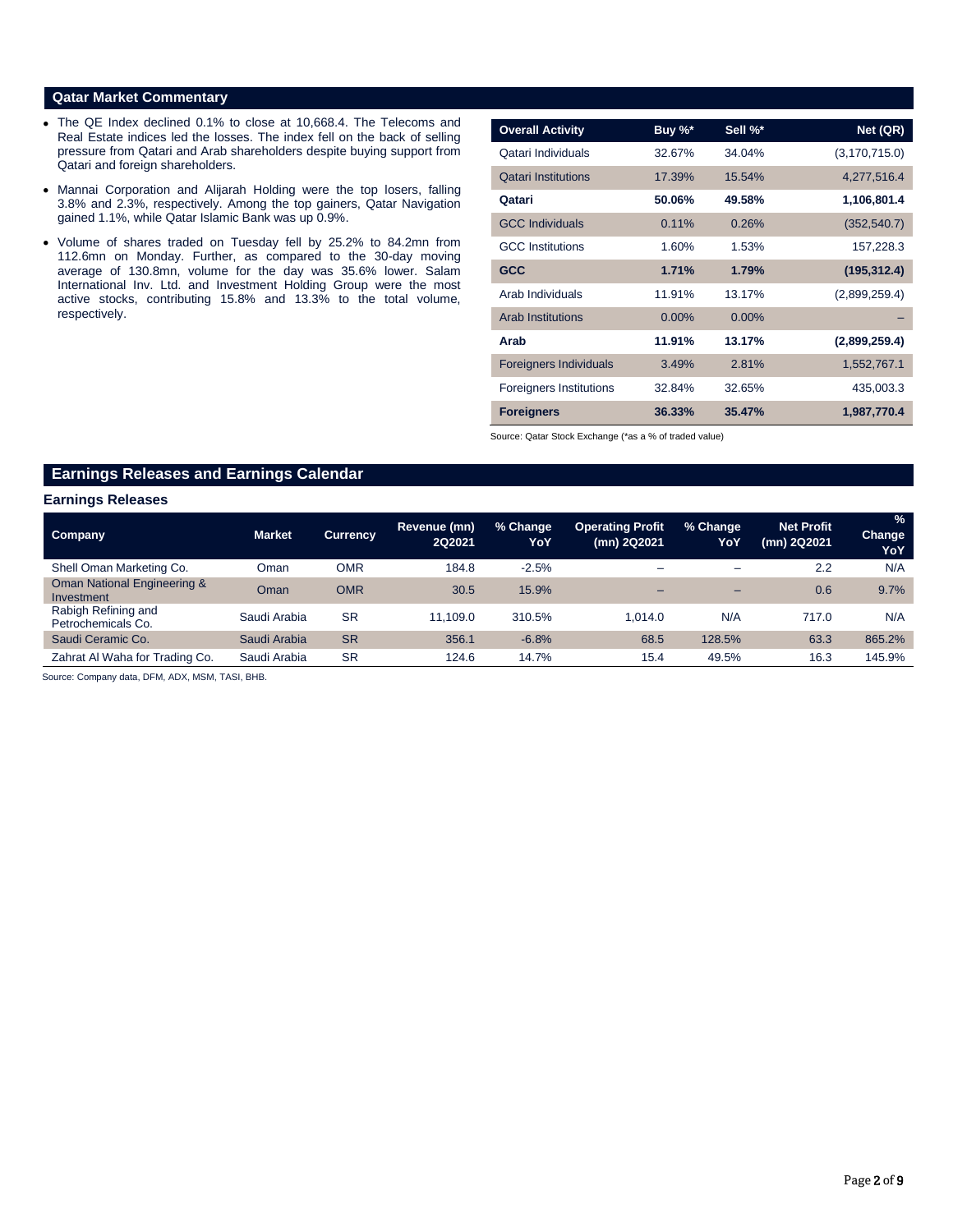# **Earnings Calendar**

| <b>Tickers</b> | <b>Company Name</b>                                 | Date of reporting 2Q2021 results | No. of days remaining | <b>Status</b> |
|----------------|-----------------------------------------------------|----------------------------------|-----------------------|---------------|
| <b>UDCD</b>    | United Development Company                          | 28-Jul-21                        | $\mathbf 0$           | Due           |
| QNCD           | <b>Qatar National Cement Company</b>                | 28-Jul-21                        | $\mathbf{0}$          | <b>Due</b>    |
| <b>ORDS</b>    | Ooredoo                                             | 28-Jul-21                        | $\mathbf 0$           | Due           |
| <b>QIMD</b>    | <b>Qatar Industrial Manufacturing Company</b>       | 28-Jul-21                        | $\mathbf{0}$          | <b>Due</b>    |
| <b>QCFS</b>    | <b>Qatar Cinema &amp; Film Distribution Company</b> | 01-Aug-21                        | 4                     | Due           |
| <b>QIGD</b>    | <b>Qatari Investors Group</b>                       | 01-Aug-21                        | $\overline{4}$        | <b>Due</b>    |
| <b>QLMI</b>    | <b>QLM Life &amp; Medical Insurance Company</b>     | 02-Aug-21                        | 5                     | Due           |
| <b>SIIS</b>    | Salam International Investment Limited              | 04-Aug-21                        | $\overline{7}$        | <b>Due</b>    |
| <b>AKHI</b>    | Al Khaleej Takaful Insurance Company                | 04-Aug-21                        | $\overline{7}$        | Due           |
| <b>DOHI</b>    | Doha Insurance Group                                | 04-Aug-21                        | $\overline{7}$        | <b>Due</b>    |
| QAMC           | Qatar Aluminum Manufacturing Company                | 05-Aug-21                        | 8                     | Due           |
| <b>GISS</b>    | <b>Gulf International Services</b>                  | 05-Aug-21                        | 8                     | <b>Due</b>    |
| <b>MPHC</b>    | Mesaieed Petrochemical Holding Company              | 05-Aug-21                        | 8                     | Due           |
| <b>IQCD</b>    | <b>Industries Qatar</b>                             | 05-Aug-21                        | 8                     | <b>Due</b>    |
| QATI           | <b>Qatar Insurance Company</b>                      | 08-Aug-21                        | 11                    | Due           |
| <b>IHGS</b>    | <b>INMA Holding Group</b>                           | 08-Aug-21                        | 11                    | <b>Due</b>    |
| <b>DBIS</b>    | Dlala Brokerage & Investment Holding Company        | 09-Aug-21                        | 12                    | Due           |
| <b>QISI</b>    | Qatar Islamic Insurance Group                       | 09-Aug-21                        | 12                    | <b>Due</b>    |
| <b>QGRI</b>    | Qatar General Insurance & Reinsurance Company       | 10-Aug-21                        | 13                    | Due           |
| <b>AHCS</b>    | <b>Aamal Company</b>                                | 10-Aug-21                        | 13                    | <b>Due</b>    |
| <b>IGRD</b>    | <b>Investment Holding Group</b>                     | 10-Aug-21                        | 13                    | Due           |
| <b>MCCS</b>    | <b>Mannai Corporation</b>                           | 11-Aug-21                        | 14                    | <b>Due</b>    |
| <b>BLDN</b>    | Baladna                                             | 11-Aug-21                        | 14                    | Due           |
| QOIS           | <b>Qatar Oman Investment Company</b>                | 11-Aug-21                        | 14                    | <b>Due</b>    |
| <b>MERS</b>    | Al Meera Consumer Goods Company                     | 11-Aug-21                        | 14                    | Due           |

Source: QSE

# **News**

**Qatar** 

- **GWCS's net profit declines 8.8% YoY and 0.7% QoQ in 2Q2021, below our estimate –** Gulf Warehousing Company's (GWCS) net profit declined 8.8% YoY (-0.7% QoQ) to QR54.0mn in 2Q2021, below our estimate of QR60.1mn (variation of -10.1%). The company's Revenue came in at QR325.1mn in 2Q2021, which represents an increase of 7.5% YoY (+8.8% QoQ). EPS amounted to QR0.09 in 2Q2021 as compared to QR0.10 in 2Q2020 and QR0.09 in 1Q2021. GWCS Chairman Sheikh Abdulla bin Fahad bin Jassim bin Jabor Al-Thani stated H1, 2021 results and the performance of all our divisions reflect the company's resilience and commitment to offer world-class logistics services to our customers in spite of challenging times,". GWCS Group CEO Ranjeev Menon stated "We remain fully committed to our customers and shareholders and with the backing of our infrastructure, expertise and diligence, I am confident will continue to develop and evolve toward reaching our long-term goals". He further added that the company will also continue to stay focused on profitability through innovation, sustainability and digitalization while actively managing their portfolio. Additionally, the development of the 1.5mn square meter Al Wukair Logistics Park, which offers a whole suite of supply chain solutions to micro, small and medium enterprises, has been progressing well. This Logistics Park, due to its central location, close proximity to the airport and the port, coupled with seamless offering of logistics services, will be the main distribution hub for handling the World Cup logistics. (QNB FS, QSE, Gulf-Times.com)
- **CBQK's bottom line rises 45.2% YoY and 20.2% QoQ in 2Q2021, above our estimate –** The Commercial Bank's (CBQK) net profit rose 45.2% YoY (+20.2% QoQ) to

QR724.5mn in 2Q2021, above our estimate of QR628.3mn (variation of +15.3%). Net interest income increased 21.1% YoY and 7.8% QoQ in 2Q2021 to QR922.9mn. The company's net operating income came in at QR1284.8mn in 2Q2021, which represents an increase of 17.8% YoY (+10.7% QoQ). The bank's total assets stood at QR162.1bn at the end of June 30, 2021, up 12.8% YoY. However, on QoQ basis the bank's total assets decreased 0.6%. Loans and advances to customers were QR100.6bn, registering a rise of 15.6% YoY (+1.2% QoQ) at the end of June 30, 2021. Customer deposits rose 6.0% YoY and 0.6% QoQ to reach QR82.3bn at the end of June 30, 2021. EPS amounted to QR0.18 in 2Q2021 as compared to QR0.12 in 2Q2020. The non-performing loan (NPL) ratio decreased to 4.1% in June compared to 5% in June 2020. The loan coverage ratio was at 112.1% in 1H, up from 90% in June 2020. Commercial Bank Group's balance sheet increased by 12.8% in June with total assets at QR162.1bn, compared to QR143.7bn in June 2020. The increase was mainly due to loans and advances. All three rating agencies have affirmed Commercial Bank's ratings with a 'stable' outlook. Commercial Bank's group Chief Executive Officer Joseph Abraham commented, "Commercial Bank continued to deliver positive results for the six months that ended on June 30, 2021, reporting consolidated net profit of QR1.3bn, up 47.3% compared to the same period last year, which reflected positive business momentum and also impairments of UAB in the comparative period last year which impacted results. The positive business growth was reflected in operating profit before provisions which increased by 11.6% to QR1.7bn for 1H, 2021. "Profit before associates and taxes increased by 2.4% to QR1.3bn during the period, contributing positively to our earnings for the first half of 2021. We continue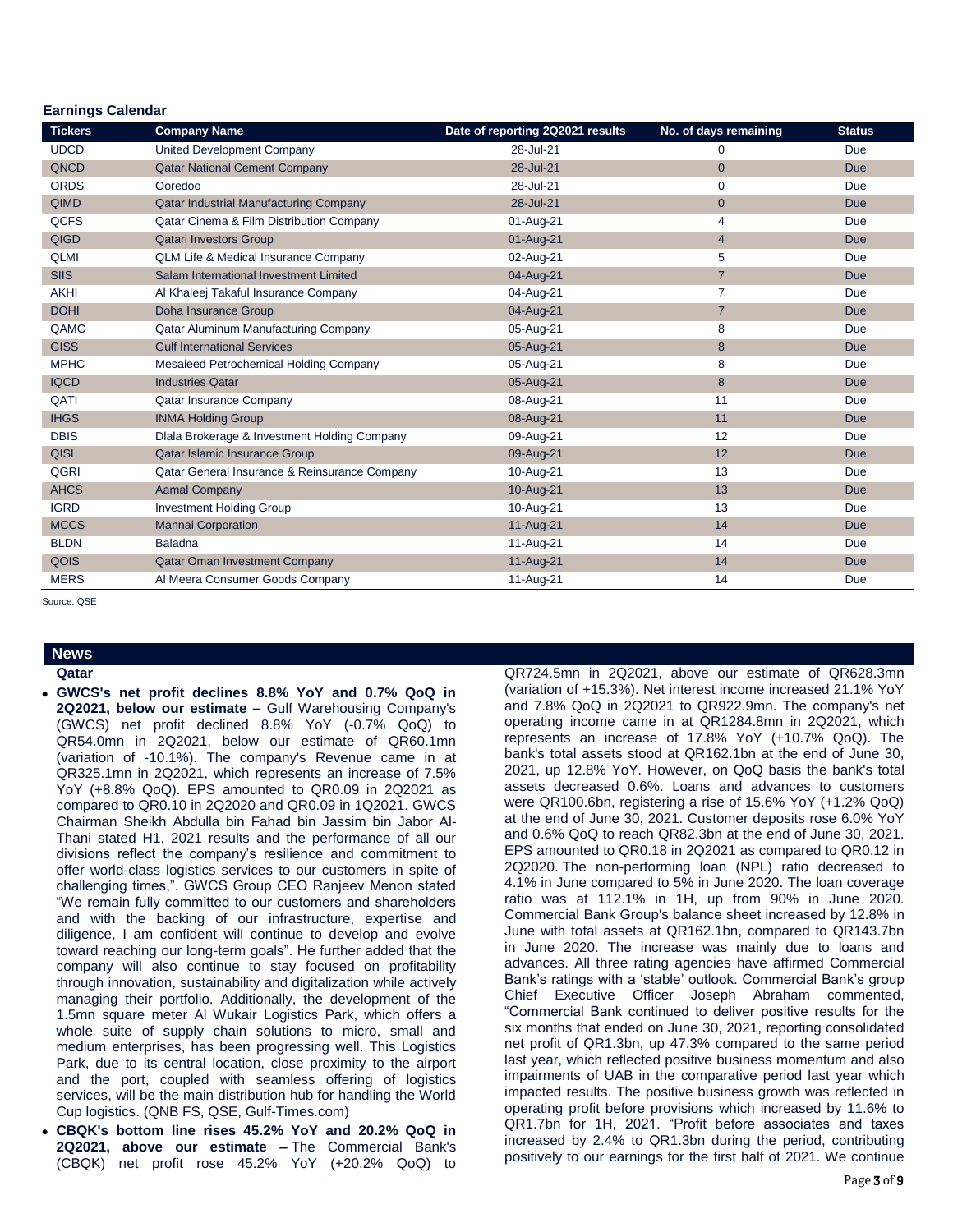to focus on improving the performance of our associates by driving operational efficiencies. "Group net interest income increased by 13.3% to QR1.8bn compared to the same period last year. The improvement was driven by asset growth and a strong focus on net interest margins which continued to improve from 2.4% to 2.6% particularly through effective management of our cost of funds. "Normalized total fees and other income for the Group was QR505mn, a decrease of 2.8% compared to the same period last year primarily due to challenging market conditions in Turkey, impacting our subsidiary, Alternatif Bank. "The domestic bank reported a 15.3% increase in total fees and other income on a normalized basis, driven by a recovery in our investment income. "On a normalized basis, the Group's cost to income ratio improved to 25.3% in 1H compared to 26.5% for the same period last year, which enabled us to increase our income whilst maintaining a stable cost base. (QNB FS, QSE, Gulf-Times.com)

- **CBQK to hold EGM to increase the foreign ownership threshold to 100% –** The board of directors of the Commercial Bank (CBQK) decided, during the meeting held on July 27, 2021, in accordance with the laws and decisions applicable to foreign investment ownership in Qatar shareholding companies, to make a recommendation to the shareholders to hold an extraordinary general assembly, on a day and time to be announced at a later stage, in order to amend the Articles of Association of the Bank to increase the foreign ownership threshold to 100%, subject to the approval of the concerned authorities and the extraordinary general assembly. (QSE)
- **DHBK posts 32.6% YoY increase but 38.4% QoQ decline in net profit in 2Q2021, below our estimate –** Doha Bank's (DHBK) net profit rose 32.6% YoY (but declined 38.4% on QoQ basis) to QR234.2mn in 2Q2021, below our estimate of QR336.99mn. Net interest income increased 16.1% YoY in 2Q2021 to QR607.7mn. However, on QoQ basis Net interest income declined 8.1%. The company's Net operating income came in at QR741.1mn in 2Q2021, which represents an increase of 12.2% YoY. However, on QoQ basis Net operating income fell 10.0%. The bank's total assets stood at QR109.3bn at the end of June 30, 2021, up 1.2% YoY. However, on QoQ basis the bank's total assets decreased 2.5%. Loans and advances to customers were QR72.2bn, registering a rise of 15.5% YoY (+2.3% QoQ) at the end of June 30, 2021. Customer deposits rose 5.5% YoY to reach QR59.1bn at the end of June 30, 2021. However, on QoQ basis Customer deposits fell 7.2%. EPS amounted to QR0.08 in 2Q2021 as compared to QR0.06 in 2Q2020. Doha Bank Managing Director Sheikh Abdul Rehman bin Mohammad bin Jabor Al Thani said, "The total equity stood at QR14.2bn as of June 30, 2021 registering a growth of 6.8%. The bank continued to strengthen its key capitalization ratios, where the total capital adequacy ratio of the bank stood at 20% as of June 30, 2021, from 17.6% as compared to the same period last year. Given the scale of its operations, the bank has achieved a return on the average assets of 1.15 percent as of June 30, 2021." (QNB FS Research, QSE, Qatar Tribune)
- **QNCD posts 72.4% YoY increase but 66.1% QoQ decline in net profit in 2Q2021 –** Qatar National Cement Company 's (QNCD) net profit rose 72.4% YoY (but declined 66.1% on QoQ basis) to QR23.9mn in 2Q2021. EPS amounted to QR0.144in 6M2021 as compared to QR0.104 in 6M2020. (QSE)
- **BRES posts 15.4% YoY decrease but 85.5% QoQ increase in net profit in 2Q2021 –** Barwa Real Estate Company's (BRES) net profit declined 15.4% YoY (but rose 85.5% on QoQ basis) to QR346.1mn in 2Q2021. EPS amounted to QR0.137 in 6M2021 as compared to QR0.151 in 6M2020. (QSE)
- **QNB FS will start liquidity provision activity for DHBK from August 1 –** Qatar Stock Exchange announced that the QNB

financial services (QNB FS) has signed a liquidity provision agreement with Doha Dank (DHBK). The QNB financial services will start liquidity provision activity for Doha Bank (DHBK) from August 1, 2021. (QSE)

- **Mekdam keeps reference share price at QR5.5 with face value of QR1 –** Mekdam Holding Group (Mekdam), which will start trading on the venture market of the Qatar Stock Exchange from next week, has kept the reference price at QR5.5 a share with a face value of QR1. This has been disclosed by the marked operations department of the bourse, ahead of the listing of the company, which provides comprehensive integrated services in the field of information and communication technology. The shares of Mekdam, which will be listed with the symbol "MKDM", have no static threshold for the first day of trading but will be allowed to fluctuate by 10% up and down starting from the second day of trading. It becomes the second company to be listed on QSE Venture Market (QEVM) dedicated to small and medium enterprises or SMEs. The company is being listed on using the direct listing option and the maximum holding for the non-Qatari investors has been now pegged at 49%. Mekdam was established in March 2018 as a private company with limited liabilities and authorized and issued capital of QR50mn. It was transferred into a public shareholding entity by the Ministry of Commerce and Industry resolution No. 45 for 2021 with a capital 100% fully paid by its founders. (QSE, Gulf-Times.com)
- **QNNS discloses board of directors decision to reduce its share capital –** Qatar Navigation (QNNS, Milaha) announced its board of directors decision number 5 taken during its meeting number (4/2021) held on July 15, 2021 to reduce its share capital by means of retiring Milaha treasury shares (9,087,250 shares) with a par value of QR1 per share. The new authorized and paid-up capital shall become QR1,136,164,750 with 1,136,164,750 outstanding shares at a par value of QR1 per share. We will follow the legal procedures stipulated in the applicable laws in The State of Qatar, particularly articles 201 to 204 of Law No. 11 of 2015 issuing the Commercial Companies Law, in order to complete the share capital reduction process. (QSE)
- **AHCS to disclose its semi-annual financial results on August 10 –** Aamal Company (AHCS) will disclose its financial statement for the period ending June 30, 2021 on August 10, 2021. (QSE)
- **QGRI to disclose its semi-annual financial results on August 10 –** Qatar General Insurance & Reinsurance Company (QGRI) discloses its financial statement for the period ending June 30, 2021 on August 10, 2021. (QSE)
- **AHCS to hold its investors relation conference call on August 11, 2021 –** Aamal Company (AHCS) will hold the conference call with the Investors to discuss the financial results for the Semi-Annual 2021 on August 11, 2021 at 02:00pm, Doha Time. (QSE)
- **Fitch Ratings: Qatari Islamic Banks see growing market share; Mild asset-quality deterioration –** Fitch Ratings-London/Dubai-27 July 2021: Qatari Islamic banks are likely to see their market share grow further in 2021, particularly if the proposed merger of Masraf Al Rayan and Al Khalij Commercial Bank is completed, Fitch Ratings says. This follows their faster growth than conventional banks in 2020 (10.9% vs. 6.8%) to reach 24.2% of sector assets at year-end (end-2019: 23.5%). In 2021, Qatari Islamic banks' profitability will remain under pressure from lower profit rates, lower business volumes, and elevated financing impairment charges. Asset-quality metrics will also weaken once financing deferral programs and regulatory flexibility for banks to recognize impairments expire.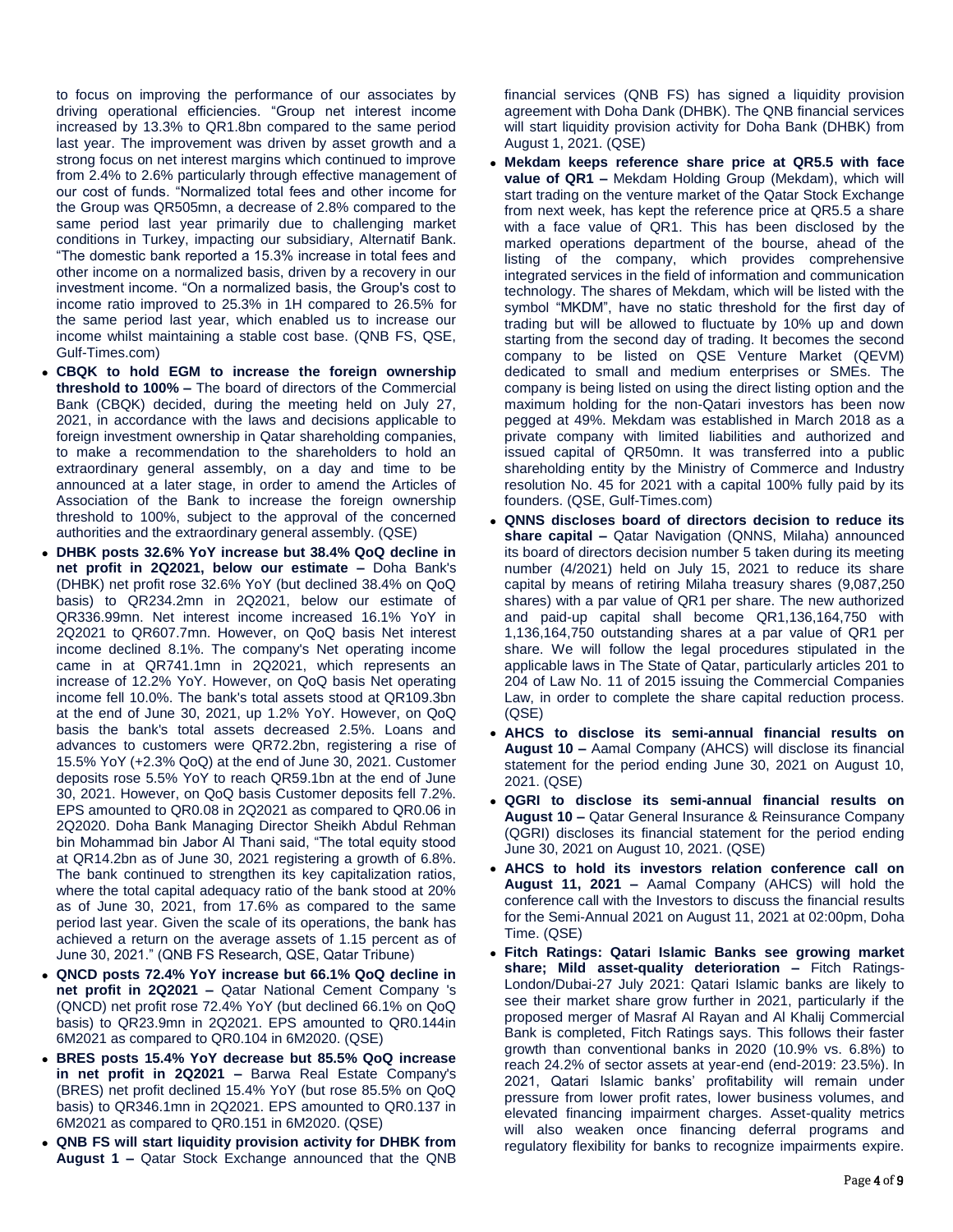Liquidity is expected to remain adequate and likely to benefit from government support if needed. (Bloomberg)

- **Fitch Ratings: Islamic banks' market share expected to grow this year –** Qatari Islamic banks are likely to see their market share grow further in 2021, particularly if the proposed merger of Masraf Al Rayan and Al Khalij Commercial Bank is completed, said Fitch Ratings in a report released. Islamic banks continued to grow faster than conventional banks in 2020 (10.9% versus 6.8%), reaching 24.2% of sector assets at yearend. "The Islamic banking market share is likely to grow further, particularly if the proposed merger of Masraf Al Rayan and Al Khalij Commercial Bank is completed," said Fitch Ratings. According to the report, profitability will remain under pressure from lower profit rates, lower business volumes, and elevated financing impairment charges. Asset quality metrics will also weaken once financing deferral programs and regulatory flexibility for banks to recognize impairments elapse. Liquidity is expected to remain adequate and likely to benefit from government support if needed. "Liquidity is expected to remain adequate and likely to benefit from government support if needed," said the report. The challenging operating environment put pressure on asset quality, although Islamic banks' asset quality metrics fared better than at conventional peers. The impaired financing ratio deteriorated mildly to 1. 8% at 2020 end, compared to 2.9% at conventional banks, owing particularly to higher retail and government lending and less private sector corporate lending. The financing impairment charges -to -average gross financing ratio increased significantly to around 90bp (in line with conventional banks) as Islamic banks built up provisions for the pandemic. (Peninsula Qatar)
- **Qatar's trade surplus jumps 184% to QR16.7 bn in June –** Qatar exported goods worth QR25bn and imported goods worth QR8.3bn, leading to a trade surplus of QR16.7bn in June, 2021. This is an improvement of QR10.8bn or 184.2% when compared with that in June, 2020, and nearly QR100mn or 0.4% against that in May, 2021. According to the Planning and Statistics Authority, the total exports last month, including exports of goods of domestic origin and re-exports, represented an increase of 96.3% from a year ago and a rise of 0.3% from May, 2021. The imports jumped 21.1% from June, 2020, and 0.1% from May, 2021. The YoY increase in exports was mainly due to increased shipping of petroleum gases and other gaseous hydrocarbons (LNG, condensates, propane, butane, etc.), which accounted for QR14.2bn in June 2021. This represents an increase of 91.5%. Qatar also exported QR4.4bn worth of petroleum oils and oils from bituminous minerals (crude) in the month, which is 185.5% more YoY. When it comes to petroleum oils and oils from bituminous minerals (not crude), Qatar exported supplies worth QR2.3bn, up 122.4% from a year ago. In June, 2021, Japan was the biggest importer of goods from Qatar, accounting for goods worth QR3.8bn or 15.3% of Qatar's total exports. It is followed by China with QR3.3bn (13.3%) and India with QR3.2bn (13%). On the other hand, China was Qatar's top exporter, shipping out goods worth QR1.3bn or 15.7% Qatar's total imports. It is followed by the US with QR1.1bn (12.6%) and Germany with QR0.6bn (7.6%). At QR700mn, turbojets, turbo propellers and other gas turbines and parts accounted for the single biggest share of Qatari imports in June, 2021. YoY, this is an increase of 100.3%. It is followed by cars and passenger vehicles at QR400mn (up 153.9% YoY) and electrical apparatus for line telephony/telegraphy, telephone sets Etc.; parts thereof at QR200mn (up 10.9% YoY). (Qatar Tribune)
- **Qatar among the highest producers of offshore natural gas by 2025, suggests GlobalData –** GlobalData's latest research survey reveals, Malaysia, Iran and Qatar will lead the way, in

global natural gas production by 2025. The report titled 'Global Offshore Upstream Development Outlook, 2021–2025' reveals, that Malaysia is expected to contribute about 12% or 3.1 billion cubic feet (bcf) of global natural gas production by 2025, from major offshore planned and announced projects (new-build projects), that are expected to start operations between 2021 and 2025. The report identifies Iran on the second position for the highest production of natural gas (2.70 bcf) by 2025; or as a country that contributes about 11% of the total global natural gas production in the year. Qatar follows, with natural gas production of 2.67 bcf from planned and announced offshore projects in 2025. Qatar Petroleum, National Iranian Oil Co, and Royal Dutch Shell Plc will be some of the highest producers of offshore natural gas, with 2.6 bcf, 2.4 bcf and 1.2 bcf as production quantity respectively, in 2025, from planned and announced projects. Effuah Alleyne, Oil & Gas senior analyst at GlobalData, said, "The oil and gas industry has seen trends shifting towards the need for power sustainability, supported by impacts of the pandemic and governments globally contending with environmental and economic issues. Key themes including renewable energy, decarbonization and clean energy mean that natural gas projects will provide high valued opportunities in the short to mid-term." (Bloomberg)

- **Qatar seeks about 100,000 tons of barley in tender –** Qatar is seeking about 100,000 tons of barley for delivery in three lots in a tender and with an August 18 offers deadline, traders said. The grain is sought for delivery in September, October and November, they added. (Zawya)
- **German firms eye opportunities in Qatar's security sector, says trade office representative –** A delegation of companies from Germany's civil security technology sector is expected to arrive in Doha in October to explore investment opportunities available in Qatar, according to the German Industry & Commerce Office Qatar (AHK). AHK, together with its partners in Germany, is facilitating a market entry trip for German companies from the civil security technology sector as part of the export promotion program of the German Ministry of Economic Affairs and Energy (BMWi), said AHK representative Kathrin Lemke. Lemke said the delegation "is expected to visit Doha from October 24 to 28." Twelve companies specializing in the fields of security applications, automotive security technologies, aerospace defense security systems, cybersecurity, broadcast and media solutions, biometric verification services, and IT security solutions, as well as personal protection have already confirmed their participation, she noted. (Gulf-Times.com)
- **Marsh explains how Qatari firms can find balance between employee benefits and costs –** The ongoing coronavirus pandemic has highlighted how critical employee health is for Qatar's business success. But mounting costs mean organizations must increasingly balance cost control with managing people risks. The cost of health and benefit plans across Qatar is increasing rapidly and while the pandemic saw costs dipping slightly, research by Marsh shows that, on average, medical costs outpace general inflation by almost three times. Marsh is the world's leading insurance broker and risk advisor, with around 40,000 colleagues operating in more than 130 countries. As we emerge from the pandemic, it is anticipated that many Qatari businesses will face a sharp rise in costs as the cancellation of many elective procedures and a fall in preventive and emergency treatment has led to worsening health conditions in the immediate and long term. Unsurprisingly, businesses are urgently seeking ways to economies and improve efficiencies in their health-related plans and employers are looking to take quick action to modernize. Optimizing value to ensure programs remain cost-effective but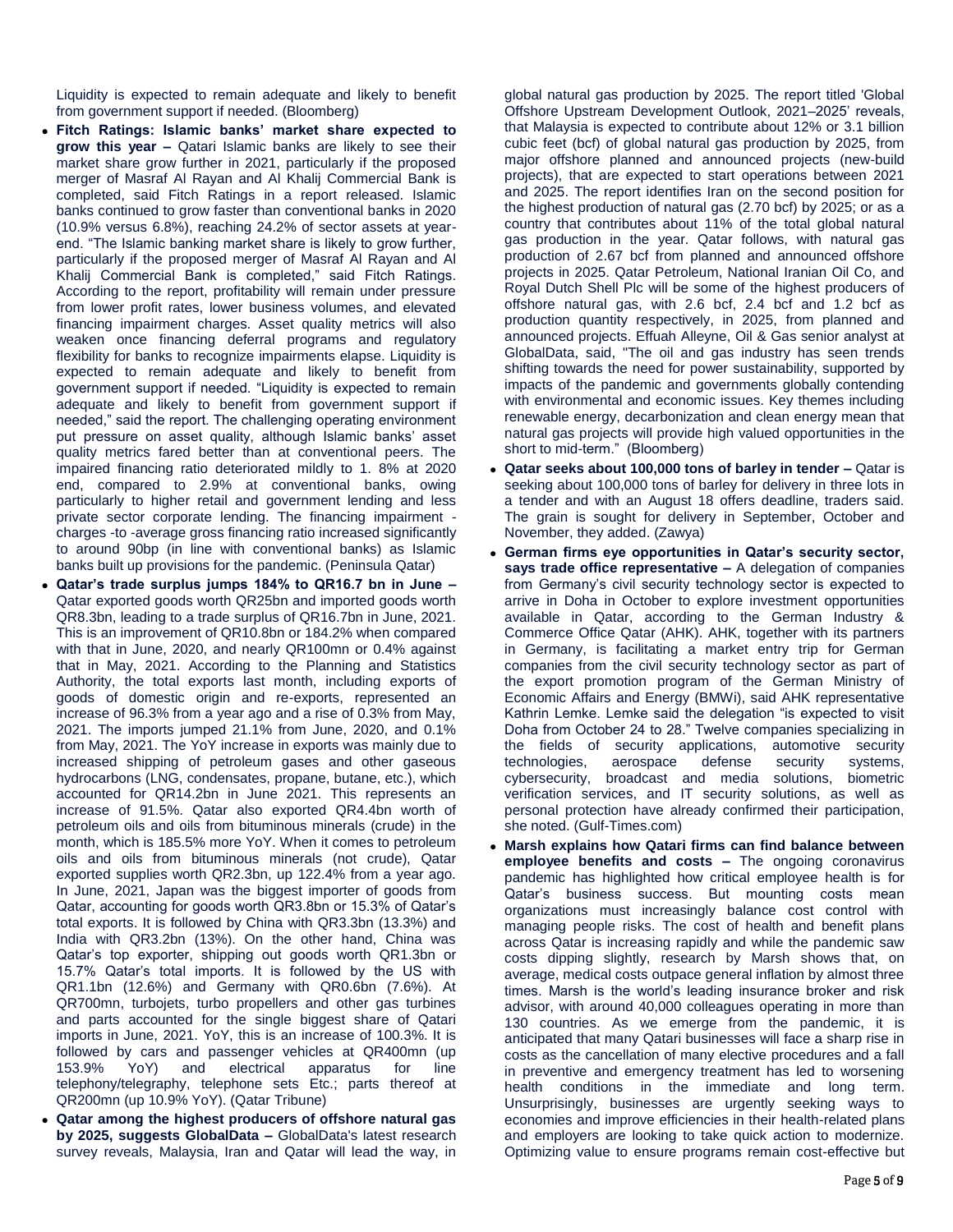still encourage and improve overall employee health. Marsh have identified three steps to make sure Qatari businesses can protect their most valuable asset without breaking the bank. (Qatar Tribune)

- **Qatar Airways engages with IATA on environmental sustainability training –** Qatar Airways has selected the 'Certificate of Advanced Studies in Environmental Sustainability in Aviation Programme' offered in partnership between the International Air Transport Association (IATA) and the University of Geneva. Qatar Airways is the first airline in the Middle East to secure accreditation to the highest level in the IATA Environmental Assessment Program (IEnvA). With the increasing focus on aviation and the environment, the program is built according to the needs of the industry, so that managers and business leaders will be better prepared to tackle tomorrow's demands in ensuring environmental sustainability. The programme consists of six modules: Design a Sustainability Strategy, Environmental Management Systems in Aviation Intensive, Responsible Leadership, Sustainable Aviation Fuels (SAF), Corporate Social Responsibility and Organizational Ethics, and Carbon Markets and Aviation. (Gulf-Times.com) **International**
- **IMF raises growth forecasts for rich nations, dims outlook for developing world –** The International Monetary Fund (IMF) on Tuesday maintained its 6% global growth forecast for 2021, upgrading its outlook for the United States and other wealthy economies but cutting estimates for developing countries struggling with surging COVID-19 infections. The divergence is based largely on better access to COVID-19 vaccines and continued fiscal support in advanced economies, while emerging markets face difficulties on both fronts, the IMF said in an update to its World Economic Outlook. "Close to 40% of the population in advanced economies has been fully vaccinated, compared with 11% in emerging market economies, and a tiny fraction in low-income developing countries," Gita Gopinath, the IMF's chief economist, said during a news conference. "Fasterthan-expected vaccination rates and return to normalcy have led to upgrades, while lack of access to vaccines and renewed waves of COVID-19 cases in some countries, notably India, have led to downgrades," she said. The IMF significantly raised its forecasts for the US, which it now expects to grow at 7.0% in 2021 and 4.9% in 2022 - up 0.6 and 1.4 percentage points, respectively, from the forecasts in April. The projections assume the US Congress will approve President Joe Biden's roughly \$4tn in proposed infrastructure, education and family support spending largely as envisioned by the White House. (Reuters)
- **IMF's Gopinath says would be concerned on inflation if expectations become unanchored –** International Monetary Fund (IMF) Chief economist Gita Gopinath said on Tuesday that high inflation readings are mostly a US phenomenon and are expected decline next year, adding that she would be concerned if medium-term inflation expectations rise. "Next year, in terms of what would be concerning, it would be if we saw mediumterm inflation expectations, de-anchoring," Gopinath told a news conference on the IMF's economic outlook. "So if they were moving kind of durably away from the Fed's 2% target and moving away in a way that we haven't seen before, then that would absolutely give, you know, cause for concern," she said. (Reuters)
- **US consumer confidence at 17-month high; business spending on equipment strong –** US consumer confidence inched up to a 17-month high in July, with households' spending plans rising even as concerns about higher inflation lingered, suggesting the economy maintained its strong growth clip early in the third quarter. The economy's prospects were further brightened by other data on Tuesday showing a solid increase

in new orders for manufactured capital goods in June despite supply constraints hampering production at some factories, indicating that business spending on equipment could remain strong for a while. The reports could ease worries about a sharp slowdown in growth in the second half of the year as the boost from massive fiscal stimulus fades. The economy is believed to have notched its second-fastest growth pace since 1983 in the second quarter. The Conference Board said its consumer confidence index ticked up to a reading of 129.1 this month, the highest level since February 2020, from 128.9 in June. Economists polled by Reuters had forecast the index would fall to 123.9. Consumers' inflation expectations over the next 12 months dipped to 6.6% from 6.7% last month. The Conference Board survey places more emphasis on the labor market. The University of Michigan's survey of consumers showed sentiment falling in early July because of inflation concerns. (Reuters)

- **US core capital goods orders rise solidly in June –** New orders for key US-made capital goods increased solidly in June despite supply constraints hampering production at some factories, suggesting business spending on equipment could remain strong beyond the second quarter. Orders for nondefense capital goods excluding aircraft, a closely watched proxy for business spending plans, rose 0.5% last month, the Commerce Department said on Tuesday. These so-called core capital goods orders gained 0.5% in May. Economists polled by Reuters had forecast core capital goods orders advancing 0.7%. (Reuters)
- **S&P/Case-Shiller: US home prices rose in May at fastest pace in nearly 17 years –** US single-family home prices in 20 key urban markets rose in May from a year earlier at the fastest pace in nearly 17 years, a closely watched survey said on Tuesday. The S&P/Case Shiller composite index of 20 metropolitan areas gained 17.0% through the 12 months ended in May, the largest annual price increase since August 2004. A Reuters poll of economists had forecast a 16.4% increase. On a MoM basis, the 20-city composite index rose 1.8% from April. Economists polled by Reuters had been expecting a 1.6% increase. Among the 20 cities, Phoenix, San Diego, and Seattle reported the largest year-over-year gains in May. Home prices have surged nationwide in large part due to limited supply. Contrary to the run-up to the 2007-2009 financial crisis, the current boom does not feature a frenzy of speculators and buyers with low credit scores buying homes and trying to flip them. Sales of new US single-family homes declined for the third consecutive month in June, hitting a 14-month low amid supply constraints. Meanwhile, existing home sales rebounded moderately last month. (Reuters)
- **EIA: US LNG exports in first half up 42% from a year ago –** US liquefied natural gas (LNG) exports accelerated in the first half of 2021, as colder weather drove LNG spot prices in Asia and Europe higher, the US Energy Information Administration (EIA) said in a report. The Agency said exports averaged 9.6bn cubic feet per day (bcf/d) in the first six months of the year, up 42% from the same period a year ago. The price difference between the US Henry Hub natural gas benchmark and international natural gas prices have supported record volumes of LNG exports, the EIA said, adding that exports also increased because of new export capacity added in 2020. US natural gas futures surged to a 31-month peak earlier this week, while European and Asian gas contracts are trading over \$12 and \$14 per mmBtu respectively. In July, the EIA projected exports would rise to 9.56 bcfd in 2021 and 10.15 bcfd in 2022 from a record 6.53 bcfd in 2020. (Reuters)
- **BRC: UK consumers get inflation relief as shop prices fall again –** British retailers cut their prices more heavily in July than in June as supermarkets intensified their battle for customers,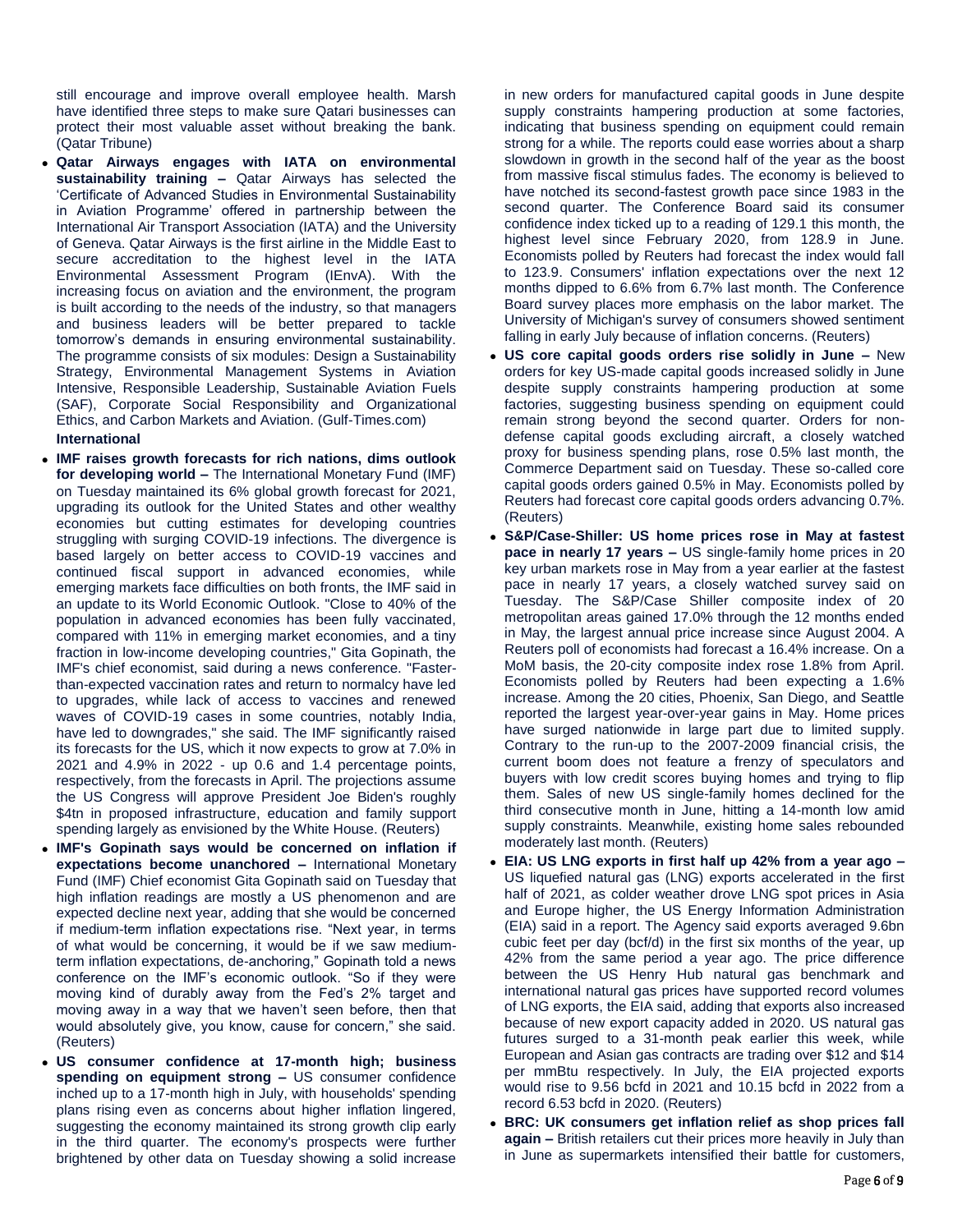an industry group said on Wednesday, offering some relief to shoppers as broader inflation accelerates. The British Retail Consortium's shop price index for July fell by an annual 1.2%, a bigger drop than June's 0.7% slip and moving further away from May's 0.6% fall which was the smallest drop since the coronavirus pandemic hit Britain. The weakness in prices was even more notable among non-food retailers, although the 1.8% drop was smaller than recent averages. The BRC index typically shows falls in contrast to increases in the consumer price inflation, which is targeted by the Bank of England and includes services and a bigger range of goods. CPI has surpassed the BoE's 2% target, hitting 2.5% in June, and the central bank says it is on course to rise above 3% before easing back. Helen Dickinson, BRC chief executive, said retailers faced strong cost pressures linked to the reopening of many economies around the world and Brexit. (Reuters)

- **CBI: UK retail sales dip slightly in July after post-lockdown jump –** British retailers reported only a slight slowdown in July after sales growth hit its highest in almost three years in June, the first full month after non-essential shops reopened from a coronavirus shutdown, industry data showed. The Confederation of British Industry's measure of the volume of sales compared with a year earlier dipped to +23 from June's +25, which was the highest since August 2018. Economists polled by Reuters had mostly expected a bigger fall to +21. The CBI said the growth in orders was the fastest since December 2010 and the pace of sales was expected to pick up again in August. However, sales were reported as in line with usual levels for the time of year, excluding the effect of Britain's coronavirus lockdown. CBI economist Ben Jones said consumer demand was supporting Britain's economic recovery, although clothing and footwear stores in particular had yet to see demand recover. The Bank of England is keeping a close eye on how much Britons spend from savings Britons build up during the lockdown, which could prove a key driver of the country's recovery from the COVID-19 pandemic. It is also looking at whether bottlenecks in supply caused by the pandemic - such as dwindling stocks in the retail sector - will lead to longer-term inflation pressures. (Reuters)
- **Spain's keeps unchanged 2021 and 2022 GDP growth forecasts –** The Spanish government kept unchanged this its economic growth forecast for this year at 6.5% as it was set in April, Economy Minister Nadia Calvino said. The economy is likely to expand 7% in 2022, where it is expected to reach prepandemic levels, Calvino told reporters in a news conference. (Reuters)
- **China's industrial profit growth slows in June on high raw material prices –** Profit growth at China's industrial firms slowed for the fourth straight month in June, as high raw material prices weighed on factories' margins, pointing to some weakness in the recovery of the world's second-biggest economy. Industrial firms' profits rose 20% year-on-year in June to 791.8bn Yuan (\$122.27bn), data from the National Bureau of Statistics showed on Tuesday, after a 36.4% increase in May. The Chinese economy has largely recovered from disruptions caused by the coronavirus pandemic, but it has faced new challenges in recent months such as higher raw material costs and global supply chain crunches. In the first half of 2021, industrial firms' profits grew a hefty 66.9% from a pandemicinduced slump in the same period a year earlier. Profits in January-June increased 45.5% from the same period in 2019, before the global pandemic started. China's factory activity slowed in June on a resurgence of COVID-19 cases in the export province of Guangdong, with epidemic prevention and control efforts curbing port processing capacity. Metals processing, as well as chemicals and pharmaceuticals

industries, drove profit growth in June, according to NBS data. Chinese policymakers have stepped up efforts to curb surging commodity prices that have squeezed manufacturers' margins to prevent the price increases from being passed on to consumers. While China's producer price inflation eased in June after the government crackdown on runaway commodity prices, the annual rate continued to hover at an uncomfortably high level. Some analysts expect the factory gate inflation to stay elevated in the second half of this year. (Reuters)

 **IMF raises Russia's 2021 economic growth forecast –** Russia's economy is on track to grow more than expected in 2021 but less than previously thought in 2022, the International Monetary Fund said in a report. Russia's gross domestic product will grow by 4.4% this year and 3.1% next year, compared with the 3.8% growth rate projected in April for both 2021 and 2022, according to the IMF's latest world economic outlook. The IMF sees the global economy expanding by 6.0% in 2021 and 4.9% in 2022, no change from its previous estimates. After shrinking 3% in 2020, its sharpest contraction in 11 years, the Russian economy has been on the mend thanks to a rebound in consumer demand and high prices for oil, its key export, prompting a series of upgrades to its economic outlook. The latest revision brings IMF's forecasts closer to that of the Russian central bank, which said last week it expected the economy to grow 4.0%-4.5% in 2021 and 2.0%-3.0% in 2022. Even though Russia's oil-dependent economy has been recovering robustly in the past few months, a boon for authorities ahead of elections, a surge in COVID-19 cases and the need to raise interest rates to combat inflation may still challenge further growth. (Reuters)

# **Regional**

- **World Bank support to MENA tops \$4.75bn in fiscal 2021 –** World Bank's support to the Mena region has exceeded \$4.75bn in fiscal year 2021, helping countries respond to needs arising from the pandemic including securing vaccines while strengthening health, education, and social protection systems. In the fiscal year ending June 30, 2021, new commitments in Mena totaled \$3.98bn from the International Bank for Reconstruction and Development, which supports middleincome countries; \$658mn from the International Development Association, the Bank's fund for the world's poorest countries; and \$114mn for the Palestinian Authority. (Zawya)
- **Fitch revises outlook on 6 Saudi banks to 'Stable' –** Fitch Ratings has revised the outlook on six of Saudi Arabia's banks to Stable from Negative and affirmed the foreign currency and local currency long-term Issuer Default Ratings (IDRs) at 'BBB+'. The banks are Arab National Bank, Banque Saudi Fransi, Alinma Bank, Saudi Investment Bank, Bank Aljazira and Gulf International Bank - Saudi Arabia. According to the agency, the rating actions follow a similar action on Saudi Arabia's sovereign rating earlier this month. All the six banks' long-term IDRs are linked to the Saudi sovereign's and driven by their Support Rating Floors (SRFs), Fitch said. (Zawya)
- **Private equity firm TPG raises \$5.4bn for climate fund –** TPG has raised \$5.4bn for its inaugural fund under its climate investing strategy from a number of high-profile investors including Allstate Corp and Hartford Financial, the private equity firm said on Tuesday. The TPG Rise Climate was launched in early 2021. Hank Paulson, a former U.S. Treasury Secretary, is the executive chairman of the fund, while co-founder Jim Coulter is the managing partner. (Reuters)
- **Sabic outlook to stable by Fitch; l-t idr rating affirmed –** Sabic's long-term issuer default rating was affirmed by Fitch at A. Outlook to stable from negative. (Bloomberg)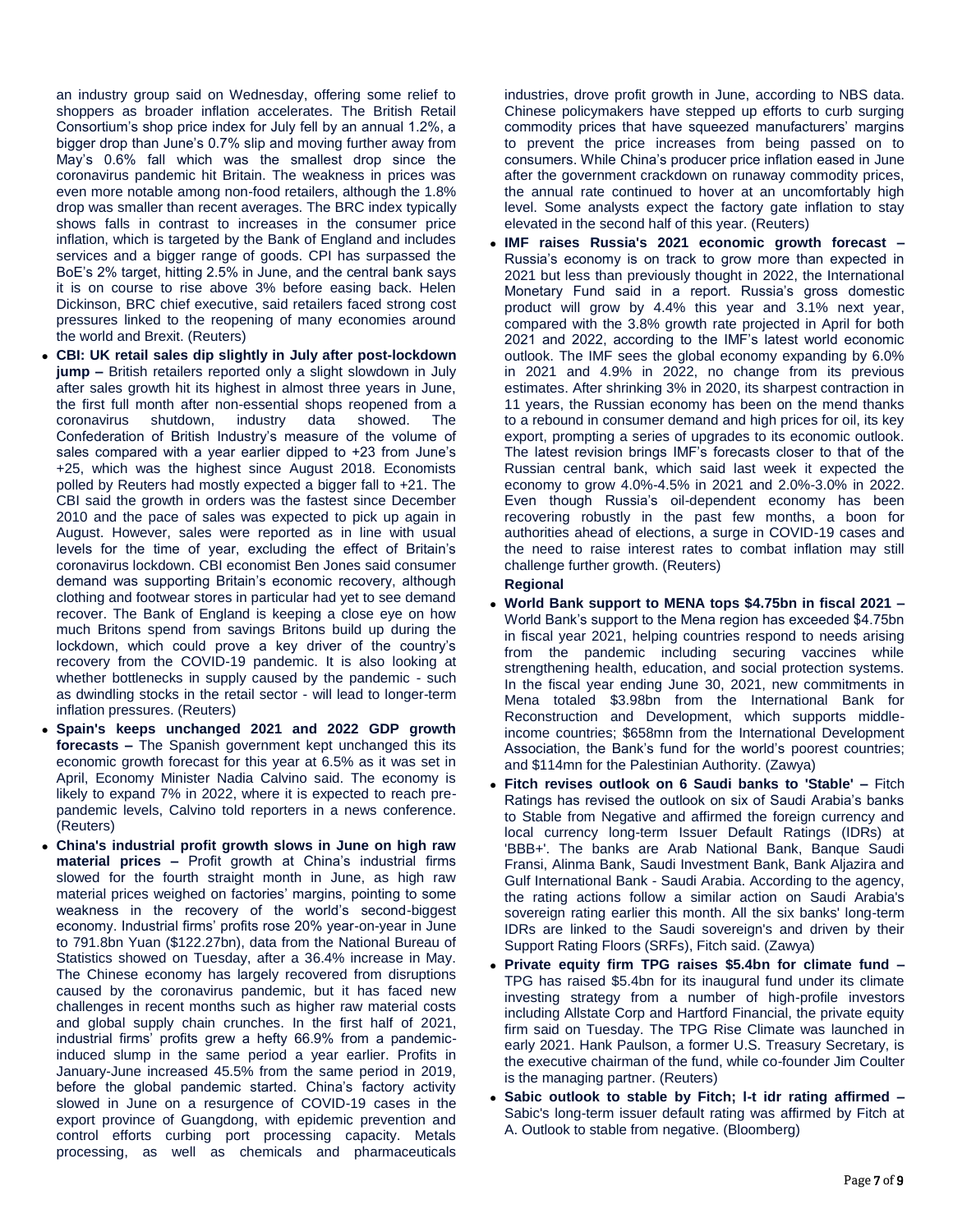- **Aramco outlook to stable by Fitch; l-t idr rating affirmed –** Aramco's long-term issuer default rating was affirmed by Fitch at A. Outlook to stable from negative. (Bloomberg)
- **Blue Whale Acquisition Corporation files to raise \$200mn in IPO –** Blue Whale Acquisition Corp I filed to raise \$200mn in an initial public offering where it will sell 20mn units. Blue Whale Intends to focus search for business combination target in the media, entertainment and technology industries. (Bloomberg)
- **Knight Frank: Dubai house prices rise for second straight quarter –** Dubai residential property prices rose in April-June for a second straight quarter as demand picked up after the pandemic, consultancy Knight Frank said on Tuesday, although average prices are still 26% below the last market peak six years ago. Average transacted prices rose by almost 1% in the second quarter of this year, following a 0.5% rise in the first, said Faisal Durrani, Knight Frank's Head of Middle East Research. The uptick put some new energy into a property market that saw a sharp fall in activity at the height of the pandemic and had been in a five-year slump prior to that. (Reuters)
- **Dubai property: 40% of all sales involved mortgage –** Dubai's mortgage market is showing signs of recovery with the number of completed mortgages having doubled between H2 2020 and H1 2021, said consultancy firm Mortgage Finder. The consultancy firm, which is part of the Property Finder Group, said that 40 % of all sales transactions in Dubai involved a mortgage. "The increase in activity in the market can definitely be attributed, in part, to the major reform in lending policy introduced by the Central bank of the UAE in early 2020, which allowed banks to lend 5 % more, reducing the down payment requirement for first-time buyers from 25 % to 20 %. This change has made getting a mortgage more accessible for some people," said Ian Vaughan, a senior mortgage consultant at Mortgage Finder. (Zawya)
- **EIBANK's reports net profit of AED7.3mn in 2Q2021 –** Emirates Investment Bank (EIBANK) recorded net profit of AED7.3mn in 2Q2021. Interest and Investment Income, Net rose YoY to AED21.5mn in 2Q2021. Operating Income rose 348.9% YoY to AED26.2mn in 2Q2021. Total assets stood at AED2.8bn at the end of June 30, 2021 as compared to AED2.5bn at the end of June 30, 2020, while customers' deposits stood at AED1.8bn (-2.5% YTD) at the end of June 30, 2021. EPS came in at AED10.49 in 2Q2021 as compared to loss per share AED21.14 in 2Q2020. (DFM)
- **NBQ posts 1.1% YoY rise in net profit to AED55.0mn in 2Q2021** – National Bank of Umm Al-Qaiwain (NBQ) recorded net profit of AED55.0mn in 2Q2021, an increase of 1.1% YoY. Total interest income and income from Islamic financing products fell 29.1% YoY to AED81.9mn in 2Q2021. Operating Income fell 24.4% YoY to AED58.3mn in 2Q2021. Total assets stood at AED13.55bn at the end of June 30, 2021 as compared to AED13.54bn at the end of June 30, 2020. Loans and advances and Islamic financing receivables stood at AED7.2bn (-6.0% YTD), while customers' deposits and Islamic customer's deposits stood at AED8.1bn (-1.7% YTD) at the end of June 30, 2021. EPS remained flat YoY at AED0.03 in 2Q2021. (ADX)
- **RAKBANK posts 25.6% YoY rise in net profit to AED191.0mn in 2Q2021** – The National Bank of Ras Al-Khaimah (RAKBANK) recorded net profit of AED191.0mn in 2Q2021, an increase of 25.6% YoY. Net interest income fell 20.3% YoY to AED443.9mn in 2Q2021. Operating profit before provisions for credit loss fell 13.4% YoY to AED488.7mn in 2Q2021. Total assets stood at AED54.3bn at the end of June 30, 2021 as compared to AED52.8bn at the end of June 30, 2020. Loans and advances, net stood at AED31.1bn (+3.4%

YTD), while deposits from customers stood at AED37.0bn (+0.2% YTD) at the end of June 30, 2021. EPS came in at AED0.11 in 2Q2021 as compared to AED0.09 in 2Q2020. (ADX)

- **Adnoc to cut October term crude supply by 5% to at least 3 cos –** Abu Dhabi National Oil Co. curbed its contractual crude oil volumes for October including its flagship Murban grade by 5% to at least three customers in Asia, said refinery officials who were informed by Adnoc. That compares with a 15% reduction Adnoc offered to at least two companies for September loading cargoes. (Bloomberg)
- **Barclays picks Faruqui to share leadership of EMEA M&A franchise –** Barclays has appointed Omar Faruqui as co-head of its mergers and acquisitions (M&A) franchise in Europe, the Middle East and Africa as part of a leadership shake-up to ride a wave of deal-making activity in the post-COVID world. The British bank said on Tuesday that Faruqui will share the leadership of its EMEA M&A business with Pier Luigi Colizzi, who recently took on an expanded role as head of Barclays' investment banking for continental Europe. Faruqui, who joined Barclays in 2018 from HSBC to jointly run UK M&A with Derek Shakespeare, is one of the most senior dealmakers within the firm. (Zawya)
- **Oil tender: Fuji oil seeks Oman for September 1-30 loading –** Fuji Oil sought 500k barrels of Oman crude for Sept. 1-30 loading, said traders who asked not to be identified. (Bloomberg)
- **Oman June consumer prices rise 1.25% YoY –** Oman's consumer prices rose 1.25% y/y in June, according to The Oman National Centre for Statistics & Information. (Bloomberg)
- **Kuwait sells 200mn dinars 91-day bills; bid-cover 12.3 –** Kuwait sold 200mn dinars (\$665mn) of bills due Oct 26. Investors offered to buy 12.3 times the amount of securities sold. The bills have a yield of 1.125 % and settled Jul 27. (Bloomberg)